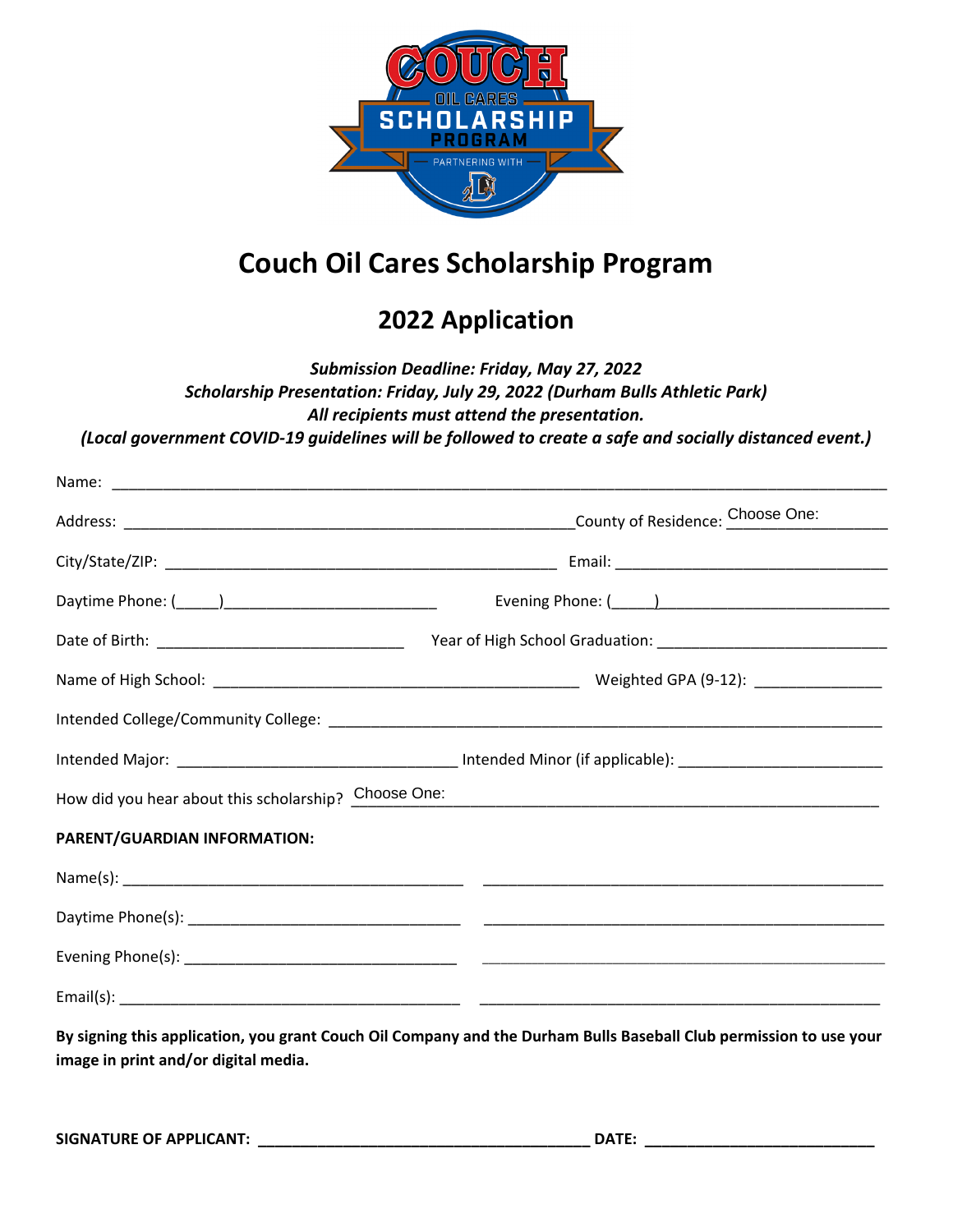

**Section A. Selection Committee:** Representatives from Couch Oil Company, the Durham Bulls Baseball Club, former scholarship recipients and other community leaders shall serve on the Couch Oil Cares Scholarship Selection Committee.

**Section B. Application:** Applications for the Couch Oil Cares Scholarship will be available online at [www.couchoilcares.org/scholarship,](http://www.couchoilcares.org/scholarship) [www.DurhamBulls.com](http://www.durhambulls.com/) (Community section), and Couch Oil Company social media pages. Hardcopies are available upon request.

**Section C. Eligibility:** Applications for the scholarships shall be accepted from

\* Residents of **Alamance, Caswell, Chatham, Durham, Franklin, Granville, Harnett, Johnston, Lee, Moore, Nash, Orange, Person, Vance, Wake, and Wilson** counties.

\* Those who have been accepted to and registered as **first-year college students for the 2022-2023 school year** (four-year or community college).

\* Those who are **no more than twenty-five (25) years of age** at the time of the scholarship presentation.

**Section D. Scholarships Granted:** Couch Oil Company will award six (6) scholarships of \$1,000 each for one year only. Scholarships will be paid directly to the school in one installment after proof of acceptance and registration is received.

**Section E. Scholarship Presentation: All recipients must attend the scholarship presentation on Friday, July 29, 2022**. Recipients and three (3) guests will receive tickets to the Durham Bulls game and dinner. Local government guidelines will be followed to create a safe and socially distanced event.

**Section F. Required Documents:** To be eligible for the Couch Oil Cares Scholarship, an applicant must submit the following to the Selection Committee by **Friday, May 27, 2022**:

- 1. **An application for the scholarship (including 2 essay questions)**
- 2. **A resume of significant honors, achievements, and extracurricular activities in grades 9-12, including leadership experience**
- 3. **One letter of recommendation from a high school teacher/counselor/advisor (Those who completed high school before 2022 must submit one recommendation from an employer or community leader.)**
- 4. **Other supporting documents or letters that may enhance the application**
- 5. **An official high school transcript for grades 9-12**
- 6. **A letter of acceptance from the student's intended college/community college**

**Section G: Selection and Notification: Selection of recipients will take place in July 2022 with notification to follow by phone.** (Finalists may be asked to participate in an interview with the Scholarship Selection Committee.) **Applicants who are not selected will be notified by email.**

**Section H: DEADLINE: Completed applications (and supporting documents) must be submitted online, emailed, or postmarked no later than Friday, May 27, 2022.** 

**EMAIL: scholarship@couchoilcompany.com OR SEND to: Couch Oil Cares Scholarship**

 **Attn: Janice Couch Thompson Box 1417 Hillsborough, NC 27278**